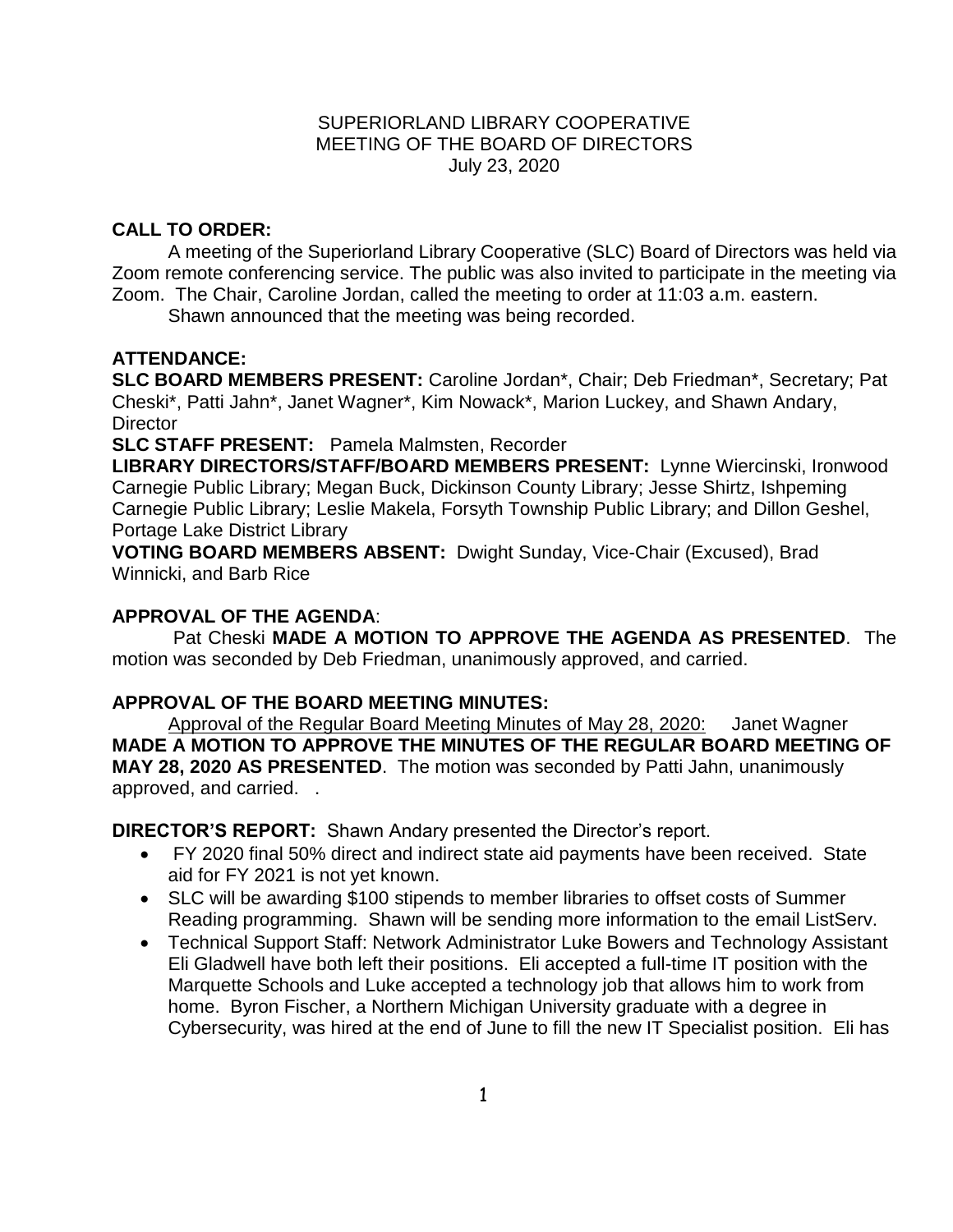been coming in a few hours week to work with Byron. Luke has continued to be available for questions as well.

- Later in the meeting, a possible partnership with Compudyne will be discussed. Shawn said that web server and email server security and stability issues have been identified and the Board will be asked to approve a support contract with Compudyne for help with these issues.
- Library of Michigan CARES grants for library PPE (personal protective equipment) are being distributed.
- Library of Michigan Digital Inclusion grant awards should also be announced soon.
- SLC will continue to co-sponsor virtual author visits with member libraries.

## **FINANCIAL REPORT:** Pam Malmsten presented the financial report.

### **Cash Disbursements:**

*May*: The \$1,214.50 payment to Merit Network, Inc. (account 3-801) was for SLC's internet service for July 1, 2019 – June 30, 2020; the remaining invoice cost of \$21,825.53 was rebilled to other internet consortium members.

Total May disbursements: \$69,759.27

*June:* The \$5,077.08 payment to OCLC was for SLC's cataloging services for July 1, 2020 – June 30, 2021. The \$5,077.08 is the pro-rated expense amount for FY 2020; the remaining cost of \$13,374.59 is a pre-paid expense for FY 2020 and will be recorded as an expense for FY 2021. OCLC issues an interest payment of .75% to institutions that pay for the full year of service in advance. Account 3-801.7 shows the payments to the RIDES delivery libraries for the period July 1, 2020 – September 30, 2020. The \$1,459.20 payment to Custer (account 3-977) was for 3 glass stacker panels that were added to staff workstations as added protective barriers.

Total June disbursements: \$82,198.82.

#### **Year to Date Reports as of 06/30/2020:**

*Revenues:* The first 50% indirect and direct state aid payments have been received as of 06/30/2020. (Note: the final 50% state aid payments were received in early July.) As of 06/30/2020, year-to-date revenues totaled \$515,342.

*Expenses*: Most line items are under the 9/12 budget figures. A FY 2020 proposed budget revision will be discussed later in the meeting. As of 06/30/2020, year-to-date expenses totaled \$591,181.

**Balance sheet as of June 30, 2020**: The balance sheet as of June 30, 2020 showed total Assets of \$702,816.23 and total Liabilities plus Fund Balances of \$702,816.23.

Pat Cheski **MADE A MOTION TO APPROVE MAY CASH DISBURSEMENTS OF \$69,759.27, JUNE CASH DISBURSEMENTS OF \$82,198.82,THE YEAR-TO-DATE REPORTS AS OF 06/30/2020** [with total revenues of \$515,342 and total expenses of \$591,181], **AND THE BALANCE SHEET AS OF 06/30/2020** [with total assets of \$702,816.23 and total liabilities plus fund balances of \$702,816.23].The motion was seconded by Deb Friedman, unanimously approved, and carried.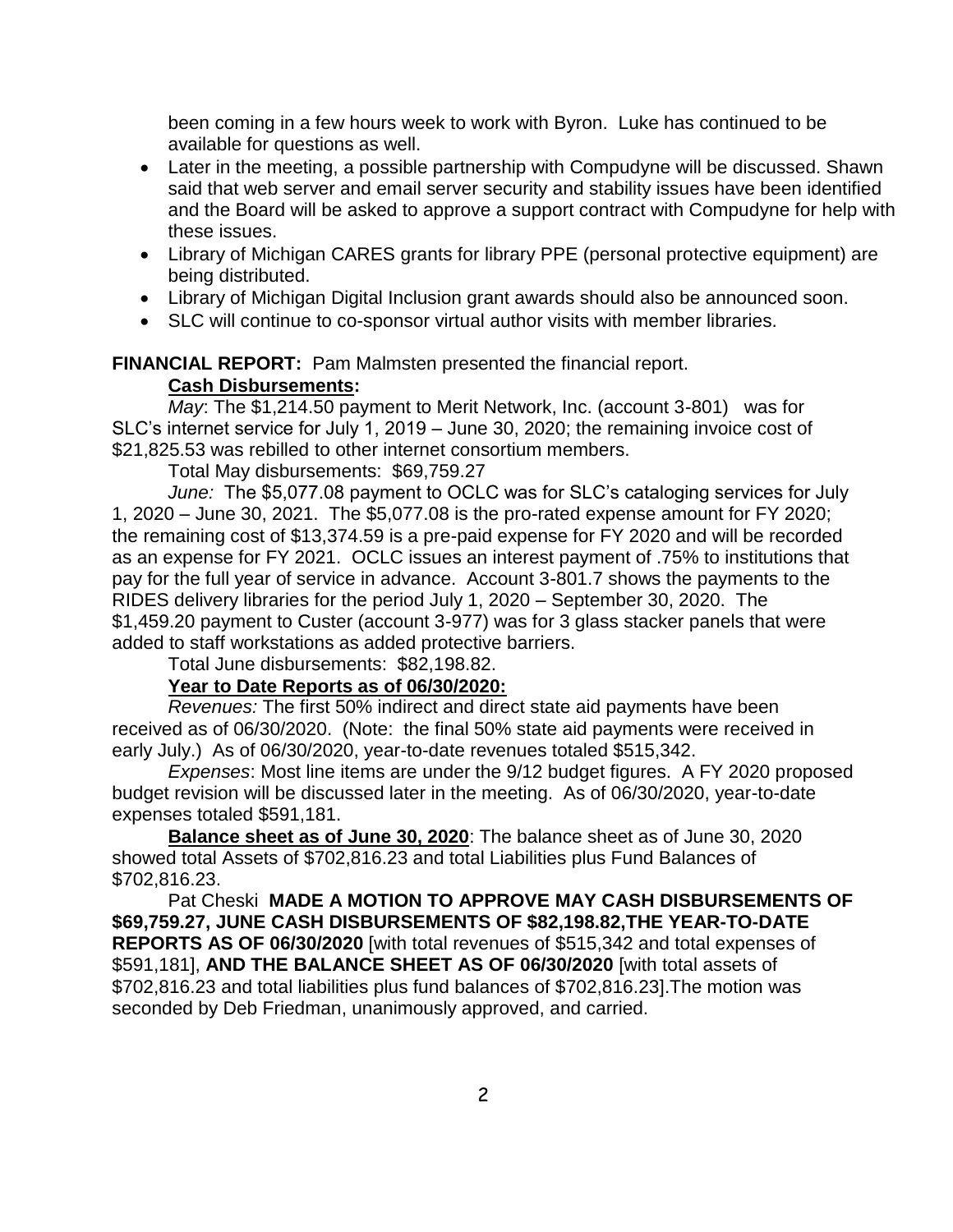**Approval of the FY 2019/2020 Budget Revision**: A proposed FY 2019/2020 budget revision was sent to the board in advance of the meeting. REVENUES:

The second 50% direct state aid, indirect state aid, and subregional Library for the Blind state aid payments were received in July. There was concern that the final FY 2020 state aid payments might be reduced due to the state budget deficit, however full funding was received.

# EXPENSES:

Great Lakes Talking Books: Some line items were adjusted slightly. Total expenses remained the same.

UPRLC Class: UPRLC class expenses are billed monthly to UPRLC; revenues and expenses are a wash. Some line items were adjusted slightly.

General Fund: Total projected general fund expenses were reduced by \$40,269. Some of the line item reductions were due to the coronavirus lockdown, including the cancellation of conferences and travel reductions. Line item changes include:

- 1. Victoria Wolf Fund: Victoria Wolf fund expenses and revenues were adjusted to reflect actual expenditures.
- 2. Operating Supplies and Computer Supplies: Line items were reduced based on actual year-to-date expenditures.
- 3. Professional and Contractual:
	- a. Added \$2,300 for the cost of the building appraisal.
	- b. Added \$3,570 for Merit Technologies payment for consulting on Dickinson County Library server and virus issues.
	- c. Year-to-date actual payments to CDW Consulting and Compudyne for technical support (\$4,690.50) were added.
	- d. A \$1,402.50 payment to My Web Maestro for one year of member library web page hosting was added.
	- e. A total of \$2,500 for member library summer reading program expense subsidies was added.
- 4. Travel: The line item was reduced from \$11,050 to \$7,750.
- 5. Continuing Education/Conferences: The line item was reduced from \$15,920 to \$2,855 since most in-person spring, summer, and fall conferences were cancelled.
- 6. Capital Outlay: A payment of \$1,459.20 to Custer for installation of glass stacker panels between workstations was added to the budget. The glass panels were installed to enhance barriers between staff workstations.
- 7. The MERS defined benefit surplus division lump sum payment was reduced from \$30,000 to \$20,000.

Total revenues in the original (02/27/2020) budget: \$822,722 Total revenues in the revised (07/23/2020) budget: \$824,618

Total expenses in the original (02/27/2020) budget: \$855,259 Total expenses in the revised (07/23/2020) budget: \$814,411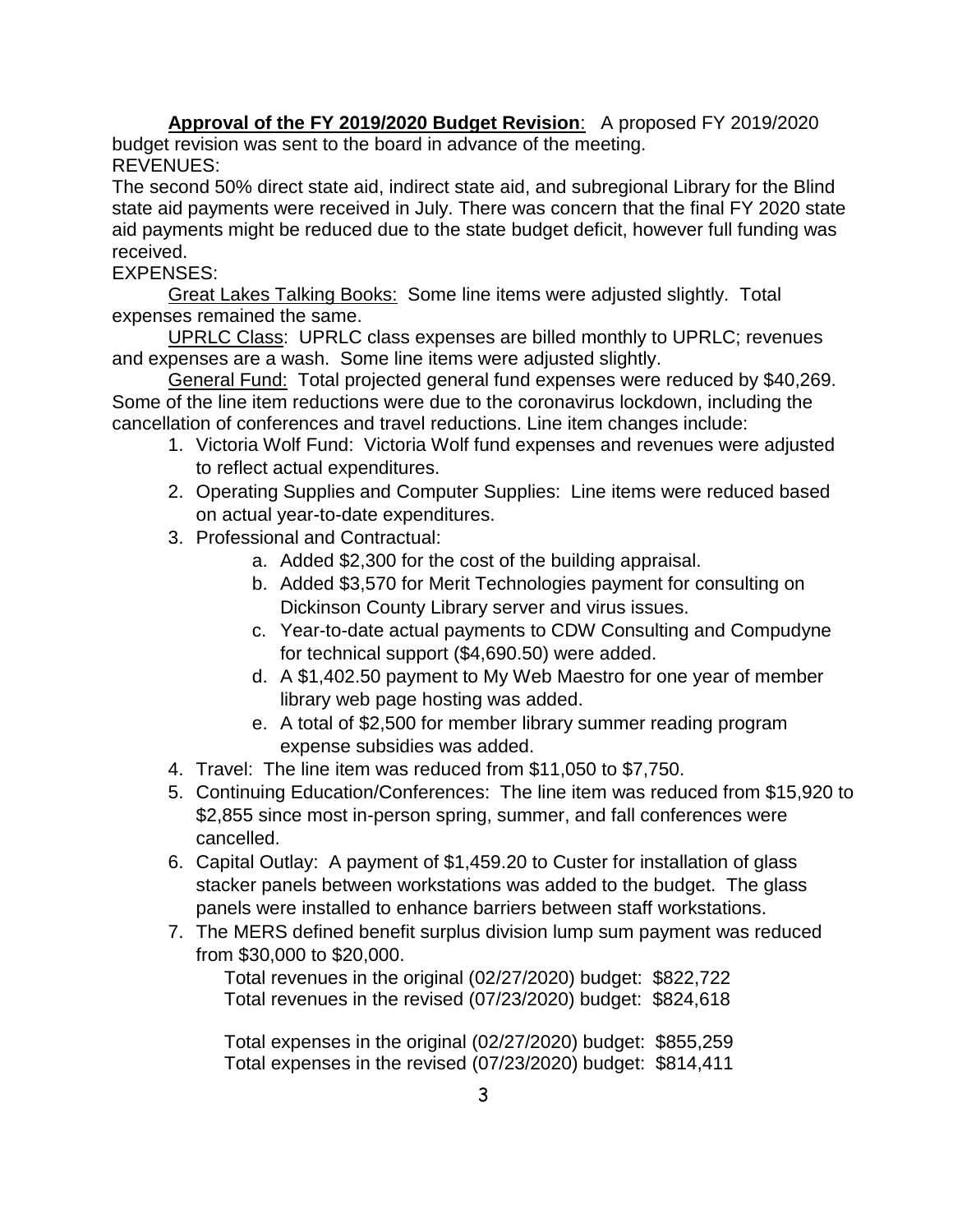Net loss in the original (02/27/2020) budget: \$32,487

Net income in the revised (07/23/2020) budget: \$10,209

**Deb Friedman MADE A MOTION TO APPROVE THE FY 2019/2020 BUDGET REVISION** [with total revenues of \$824,618 and total expenses of \$814,411] **AS PRESENTED**.The motion was seconded by Patti Jahn, unanimously approved, and carried.

**First Look at the FY 2020/2021 Budget**: A preliminary budget for FY 2020/2021 was sent to the Board in advance of the meeting.

REVENUES:

FY 2020/2021 state aid to public libraries is unknown at this time, however it is anticipated that state aid will be reduced due to the state budget shortfall. The preliminary FY 2021 budget assumes a 25% state aid cut; total direct and indirect state aid would be about \$314,783 under this scenario. The preliminary budget assumes that the subregional Library for the Blind state aid, which funds the Great Lakes Talking Books Advisory Outreach Center, will be the same as in FY 2020: \$41,073.

EXPENSES:

Great Lakes Talking Books: Total expenses are \$50,850, which is slightly higher than FY 2020 anticipated expenses of \$50,800.

UPRLC Class: The UPRLC-ALS group approved its FY 2021 budget in February 2020; the amount approved for the UPRLC-SLC management contract was \$158,019; this is total of the expenses and revenues allocated to the UPRLC class in the SLC budget.

General Fund: The total of projected general fund operating expenses (not including rebilled items) is \$335,477.

Total FY 2020/2021 projected revenues: \$723,449 Total FY 2020/2021 projected expenses: \$741.219 Projected FY 2020/2021 net loss: \$17,770

**PUBLIC PARTICIPATION**: There was no public participation.

## **COMMITTEE REPORTS**:

Advisory Board of Librarians (ABL) Report: Megan Buck, the Chair of the Advisory Board of Librarians (ABL) reported. Library directors have been meeting weekly for informal Zoom chats. The meetings have been a time for library directors to support each other and discuss ideas. Caroline Jordan asked about reopening progress and Megan replied that depending on library size, access to additional entrances, and other factors, library re-opening phases vary widely. Some libraries are open to the public, some are still closed, some are open to the public by appointment, and some are offering curbside pickup services. The Dickinson County Library Board was planning to discuss its phase 5 "open to the public" date, but the discussion was tabled due to a regional increase in COVID cases. Leslie Makela, Director of the Forsyth Township Public Library, said that the library is open Monday through Friday with public computers available by appointment. Dillon Geshel, Director of the Portage Lake District Library, said that PLDL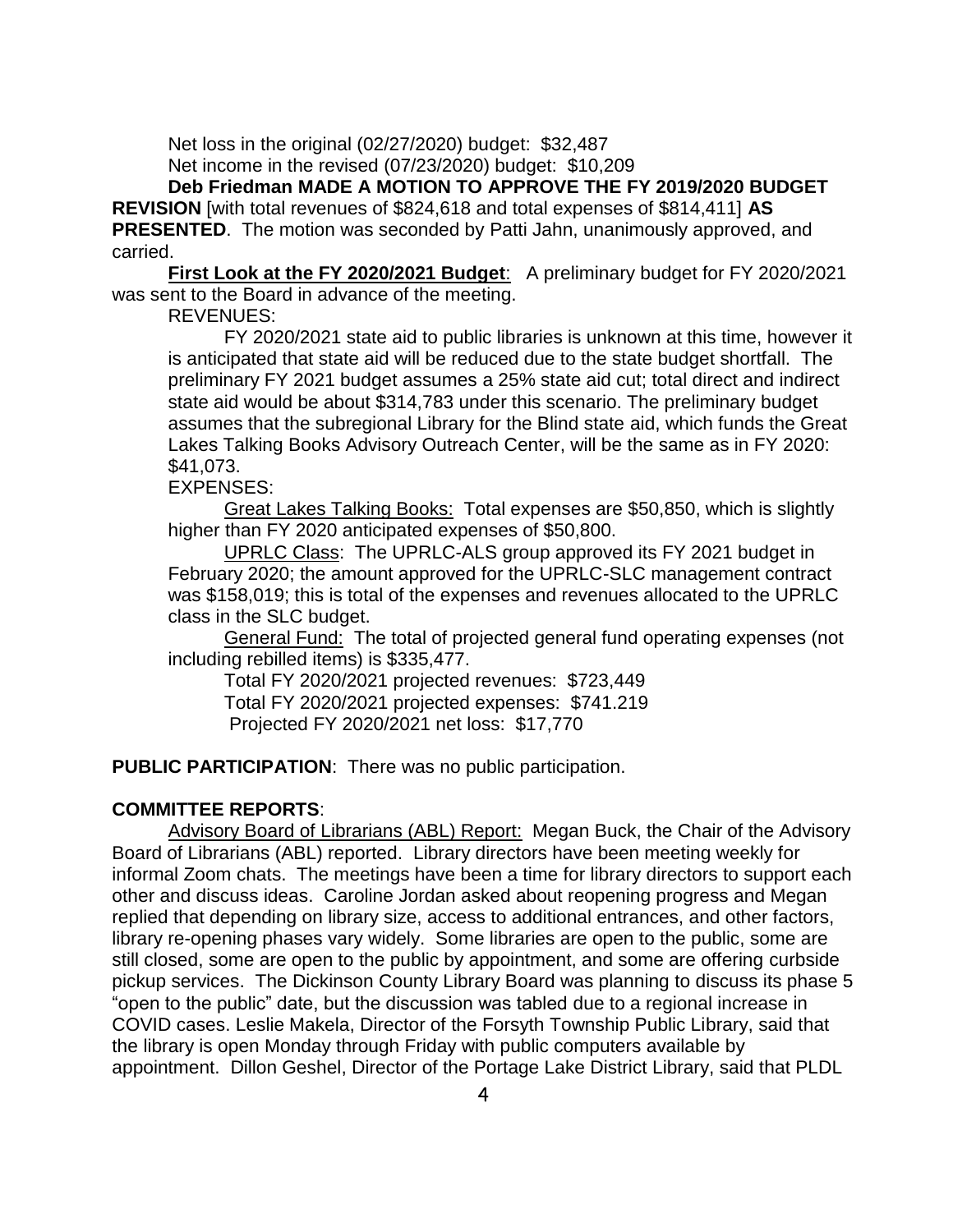is open to the public on a reduced capacity basis; PLDL is also offering curbside services and will soon be starting a homebound delivery program. SLC Board member Janet Wagner reported that the Crystal Falls District Library is open to the public and the West Iron District Library is offering curbside services. Lynne Wiercinski, Director of the Ironwood Carnegie Public Library, said that the library is open to the public by appointment and is offering curbside services.

### **OLD BUSINESS:**

Cooperative Reopening Plan: The SLC Board approved the Cooperative Reopening Plan at the May 28, 2020 meeting. Shawn reported that SLC staff continues to work in the office on a staggered basis. The Great Lakes Talking Books Advisory Outreach Center is gearing up to reopen to the public by appointment. Shawn added that a plexiglass barrier would be installed on the GLTB desk before the reopening is announced.

### **NEW BUSINESS:**

RIDES Subsidies for 10/1/2020 – 6/30/2021: The SLC FY 2019/2020 budget includes RIDES delivery subsidies for 30 library locations. Each RIDES library receives \$750; the Copper Country REMC receives \$850 since it is a hub location for three SLC member libraries. The Midwest Collaborative for Library Services (MCLS) bills libraries in June for delivery service for the following year (July 1 to June 30).

For past delivery subsidies, SLC has issued subsidy checks to libraries for the entire amount of the subsidy soon after libraries received their invoices from MCLS. Since the delivery period covers two SLC fiscal years, the pro-rated subsidy cost for the period from July 1 to September 30 was posted to the current year expense line item and the cost for October 1 to June 30 was posted as a prepaid expense for the current year. On October 1 of the next year, the prepaid expense was credited and the cost was charged to the professional and contractual—delivery expense line item.

This year, due to the uncertainty regarding FY 2020 and FY 2021 state aid revenues, Shawn decided that SLC should only issue pro-rated subsidies for the last three months of SLC's current fiscal year (7/1/20 – 9/30/20) and that Board approval would be sought before the remaining subsidies for 10/1/20 – 6/30/21 would be issued. SLC did subsequently receive the full amount of the FY 2020 second 50% direct and indirect state aid payments. State aid for FY 2020/2021 is still unknown, however it is anticipated that it will be reduced due to the state budget shortfall.

The total of the pro-rated  $(7/1/20 - 9/30/20)$  subsidy checks already issued is \$5,650. If the Board approves the immediate payment of the subsidies for the remaining delivery period (10/1/20 – 6/30/21), the total cost will be an additional **\$16,950**; this amount would be recorded as a prepaid expense (an asset account) for FY 2020 and as an expense for FY 2020/2021. Since libraries are required to pay for the entire year of delivery in one lump sum payment, it would be helpful to them if the remaining subsidy checks could be distributed immediately. Alternatively, however, the checks could be distributed after October 1, 2020 or when it is known what the FY 2021 state aid revenue will be.

*Discussion:* Janet Wagner said that she feels the checks should be distributed immediately. Pat Cheski asked if MCLS would be issuing a credit for the time that delivery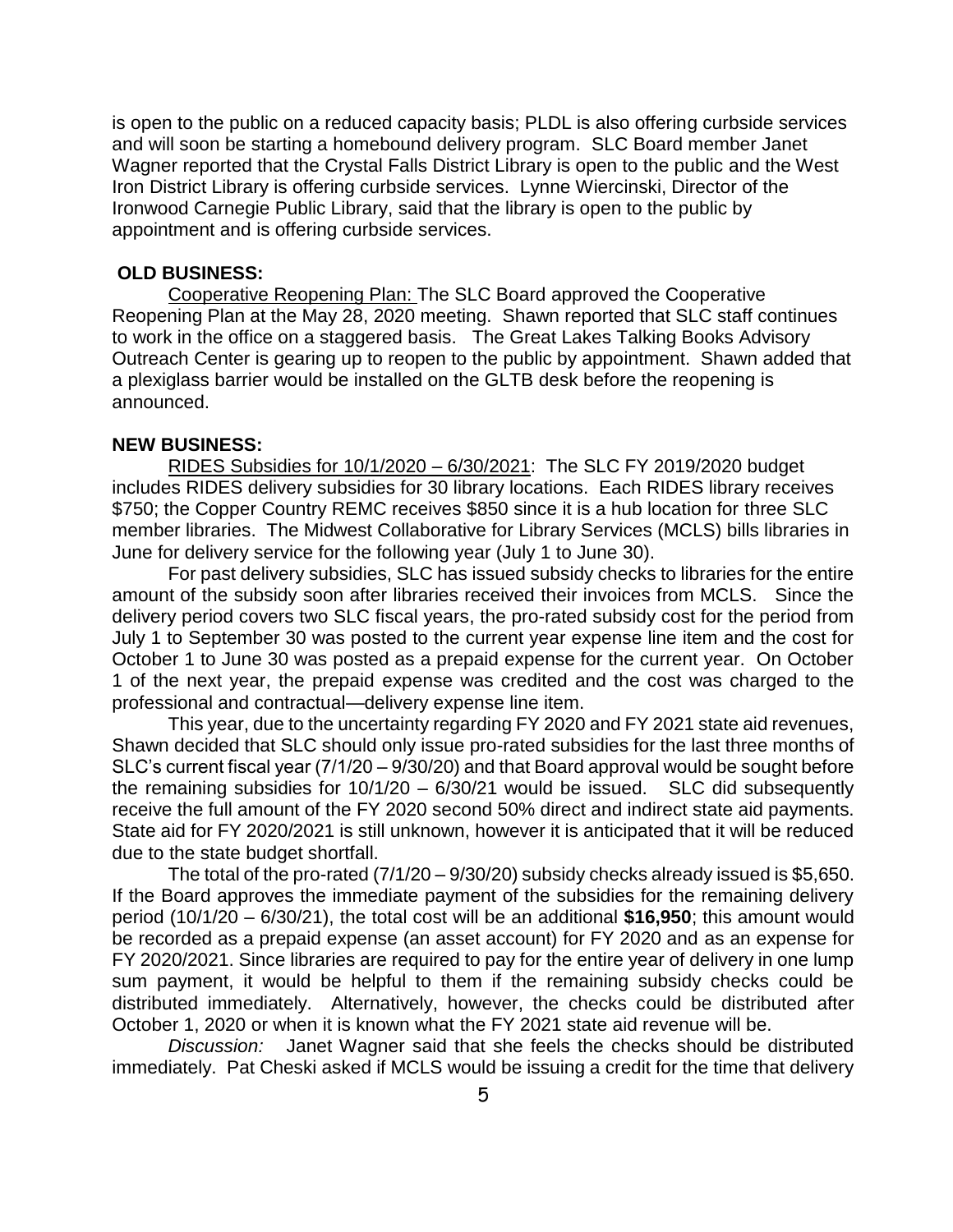was suspended; Shawn answered that no service credits have been offered. Pat also asked what the impact would be if SLC waited to distribute the checks in September when possibly more would be known about state aid revenue. Megan Buck said that waiting would have minimal impact on the Dickinson County Library. Janet Wagner commented that the West Iron District Library would also likely be minimally impacted by waiting; however, a smaller library like Crystal Falls would probably experience some financial stress. Caroline Jordan said that she feels the checks should be distributed immediately.

**Patti Jahn MADE A MOTION TO APPROVE THE IMMEDIATE PAYMENT OF THE MEMBER LIBRARY RIDES DELIVERY SUBSIDIES** [\$16,950] **FOR THE PERIOD OCTOBER 1, 2020 – JUNE 30, 2021.** The motion was seconded by Janet Wagner.

Roll Call: Caroline Jordan: Yes, Pat Cheski: Yes, Janet Wagner: Yes, Patti Jahn: Yes, Kim Nowack: Yes, Deb Friedman: Yes.

Results: Yes: 6, No: 0, Absent: 3 Motion carried unanimously.

Approval of MERS 2019 Actuarial Valuation: Pam Malmsten reported that MERS will be reducing its investment assumption and wage inflation assumption effective with fiscal year 2021 contributions (10/1/2020 – 9/30/2021). The investment assumption will be reduced from 7.75% to 7.35% and the wage inflation assumption will be reduced from 3.75% to 3.00%. MERS also recently completed an Experience Study and adopted changes to certain demographic assumptions. Demographic assumption changes will be effective with fiscal year 2022 contributions. Alternate projection scenarios are listed in the table on page 6 of the report.

Table 1 on Page 8 of the AV shows that SLC's required employer contribution (with phase-in) beginning 10/1/2021 will be \$2,610 per month (\$31,320 per year). With the nophase in contribution option, the amount will be \$2,859 per month (\$34,308 per year). SLC's current (FY 2020) required employer contribution is \$1,737 per month (\$20,844 per year). The FY 2020/2021 required employer contribution will be \$2,187 per month (\$26,244 per year.)

Table 5 on page 12 shows that SLC's assets as of December 31, 2019 were \$800,430. Table 5 also shows required and voluntary employer payments from 2009 until 2019. SLC set up a Surplus Division in 2017; the \$31,512 payment was the first payment into the new Surplus Division and all subsequent voluntary payments have been directed to the Surplus Division. Prior to 2017, all voluntary employer payments went into the regular defined benefit division. Voluntary payments to the regular division reduce the required employer contribution; voluntary payments to the Surplus Division reduce the future unfunded defined benefit plan liability. Table 5 also shows required active employee contributions to the plan; the last employee contributions were made in 2018; on August 28, 2018, the defined benefit plan was closed to new hires and a new Defined Contribution plan was adopted by the Board.

Table 7 on page 14 shows that SLC's DB plan was funded at 76% as of December 31, 2019 and unfunded accrued liabilities were \$252,264.

Pat Cheski **MADE A MOTION TO APPROVE THE MERS DEFINED BENEFIT PLAN ACTUARIAL VALUATION AS OF DECEMBER 31, 2019.** The motion was seconded by Patti Jahn, unanimously approved, and carried.

SLC Building and Land Appraisal:

*Background*: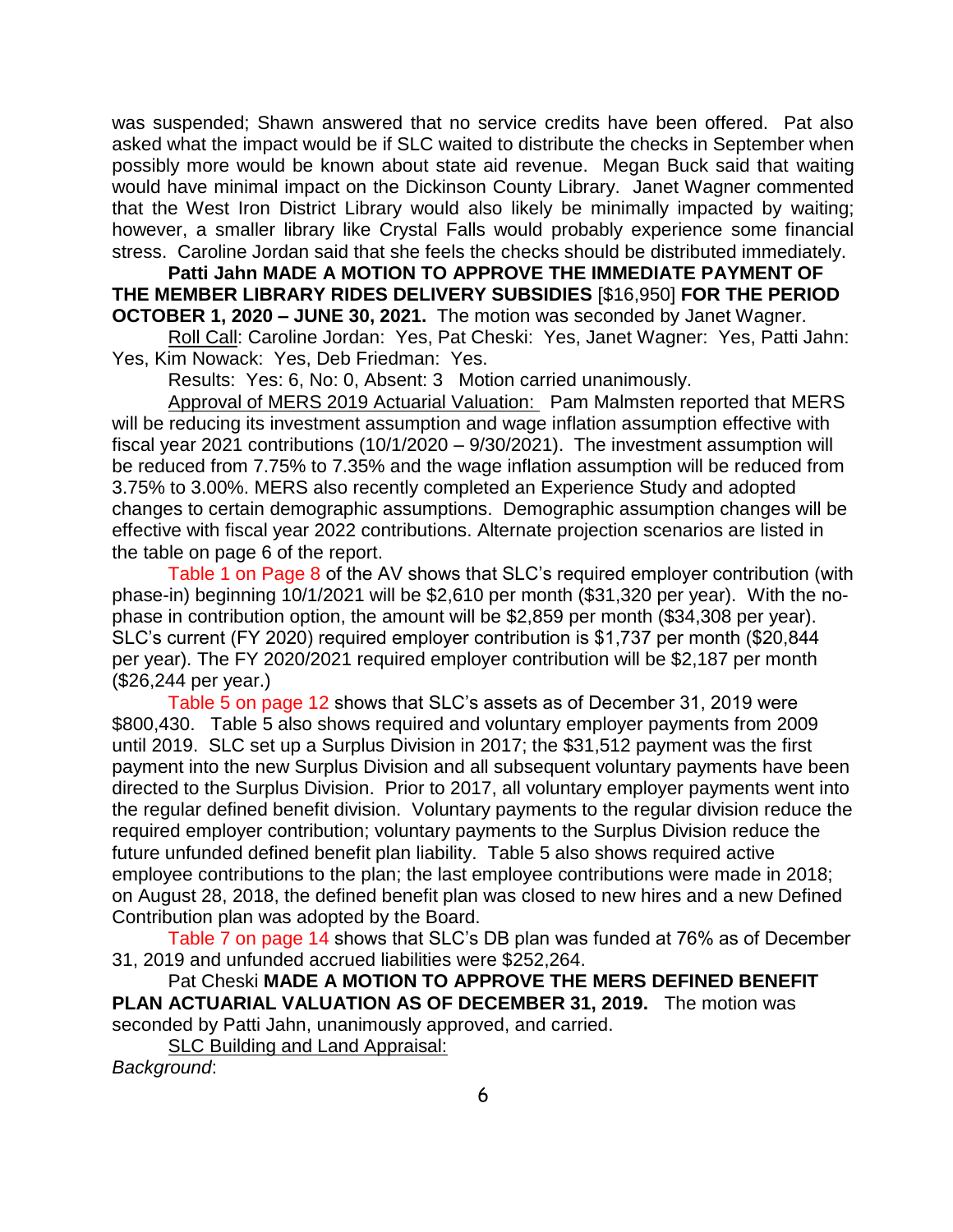In 2008, when the Northern Michigan Library Network (NMLN) was formed under an interlocal governmental agreement, the SLC building and land were transferred to the NMLN for the sum of \$1. Since that time, the true market value of the SLC building and land have not been reflected in NMLN financial audits; instead the value was shown as \$1.

By the end of February 2020, the NMLN Board and the Boards of the five participating libraries (SLC, Peter White Public Library, Superior District Library, Dickinson County Library, and West Iron District Library) had passed their "Resolutions to Dissolve the Urban Cooperation Agreement between NMLN and Member Libraries." On March 11, 2020, NMLN Board officers executed a Quit Claim Deed whereby, for the sum of \$1, NMLN quit all claims to the SLC building and land located at 1615 Presque Isle Avenue, along with the adjacent empty lot located at 1617 Presque Isle Avenue. *Appraisal Report:* 

Once the NMLN was dissolved and the building and land were once again under the ownership of the Superiorland Library Cooperative, SLC's financial auditor recommended that SLC have the building and land appraised by a professional appraiser so that the true market value could be reflected in future financial audits, beginning with the period ending September 30, 2020. In early July 2020, Lori Mercer from the appraisal firm Swanson, Mercier, and Associates was engaged to conduct the appraisal of the SLC premises and adjacent lot. Lori inspected the building and adjacent property on July 7 and completed her report on July 13, 2020. Her final value estimate of the building and land located at 1615 Presque Isle was **\$275,000** and the estimate of the adjacent property located at 1617 Presque Isle Avenue was **\$49,000**.

Patti Jahn **MADE A MOTION TO APPROVE THE SLC BUILDING AND LAND APPRAISAL REPORT.** The motion was seconded by Pat Cheski, unanimously approved and carried.

Partnership with Compudyne: Shawn said that SLC web server and email server security and stability issues, as well as other network security issues, have been identified. The issues will require high-level technical support and Shawn asked the Board to approve an expenditure of up to \$5,000 to be set aside to work with IT vendor Compudyne. SLC has already worked with Compudyne on some technical issues; Compudyne staff would work with SLC's IT Specialist to resolve the issues. Shawn added that the company has an office in Marquette. Pat Cheski commented that if Shawn is comfortable working with Compudyne staff then she should continue to work with the company. Shawn is currently working on obtaining more exact pricing for the project.

Janet Wagner **MADE A MOTION TO APPROVE AN EXPENDITURE OF UP TO \$5,000 TO ENTER INTO A CONTRACT WITH COMPUDYNE FOR INFORMATION TECHNOLOGY SERVICES**. The motion was seconded by Pat Cheski, unanimously approved, and carried.

**PUBLIC PARTICIPATION**: SLC Board members commented; there was no other public participation. Marion Luckey requested that Shawn distribute a report on the present state of SLC's IT services; Shawn replied that she would be happy to do that. Kim Nowack commented that the St. Ignace Library Board had been "Zoom bombed" and that she would appreciate tips on how to avoid this happening in the future. Zoom meeting